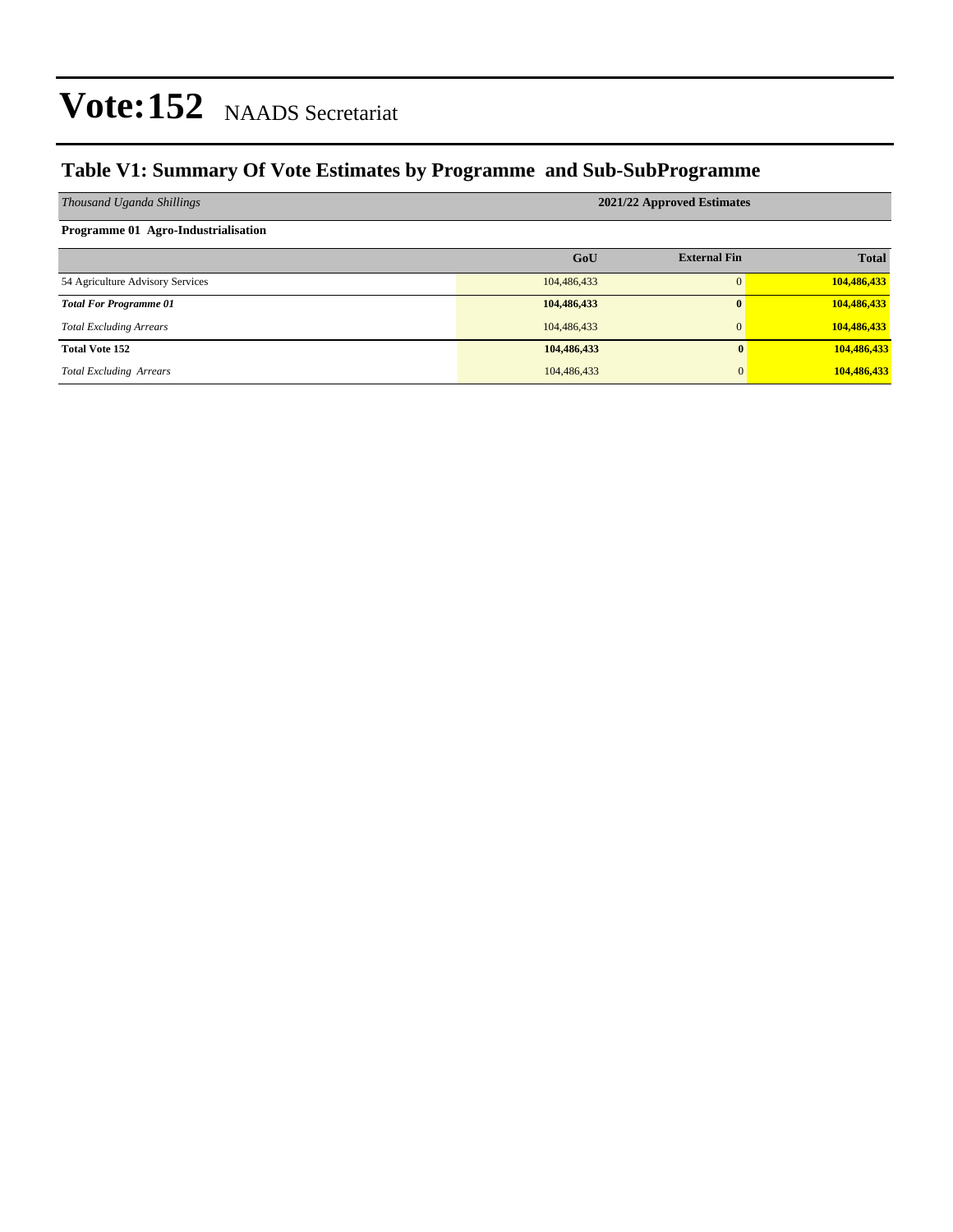### **Table V2: Summary Of Vote Estimates by Sub-SubProgramme,Department and Project**

| Thousand Uganda Shillings                                                 | 2020/21 Approved Budget |                     |              |              |             | 2021/22 Approved Estimates    |              |  |
|---------------------------------------------------------------------------|-------------------------|---------------------|--------------|--------------|-------------|-------------------------------|--------------|--|
| <b>Sub-SubProgramme 54 Agriculture Advisory Services</b>                  |                         |                     |              |              |             |                               |              |  |
| <b>Recurrent Budget Estimates</b>                                         | <b>Wage</b>             | <b>Non-Wage</b>     | <b>AIA</b>   | <b>Total</b> | <b>Wage</b> | <b>Non-Wage</b>               | <b>Total</b> |  |
| 01 Headquarters                                                           | 2,184,900               | 4,283,698           | $\mathbf{0}$ | 6,468,598    | 2,184,900   | 3,156,477                     | 5,341,377    |  |
| <b>Total Recurrent Budget Estimates for Sub-</b><br><b>SubProgramme</b>   | 2,184,900               | 4,283,698           | 0            | 6,468,598    | 2,184,900   | 3,156,477                     | 5,341,377    |  |
| Development Budget Estimates                                              | <b>GoU Dev't</b>        | <b>External Fin</b> | <b>AIA</b>   | <b>Total</b> |             | <b>GoU Dev't External Fin</b> | <b>Total</b> |  |
| 0903 Government Purchases                                                 | 148,499,892             | $\mathbf{0}$        | $\mathbf{0}$ | 148,499,892  | 98,334,457  | $\mathbf{0}$                  | 98,334,457   |  |
| 1754 Retooling of National Agricultural Advisory Services<br>Secretariat  | $\Omega$                | $\Omega$            | $\Omega$     | $\bf{0}$     | 810,600     | $\Omega$                      | 810,600      |  |
| <b>Total Development Budget Estimates for Sub-</b><br><b>SubProgramme</b> | 148,499,892             | $\mathbf{0}$        | 0            | 148,499,892  | 99,145,057  | $\bf{0}$                      | 99,145,057   |  |
|                                                                           | GoU                     | <b>External Fin</b> | <b>AIA</b>   | <b>Total</b> | GoU         | <b>External Fin</b>           | <b>Total</b> |  |
| <b>Total For Sub-SubProgramme 54</b>                                      | 154,968,490             | $\mathbf{0}$        | 0            | 154,968,490  | 104,486,433 | $\bf{0}$                      | 104,486,433  |  |
| <b>Total Excluding Arrears</b>                                            | 152,028,068             | $\boldsymbol{0}$    | $\mathbf{0}$ | 152,028,068  | 104,486,433 | $\mathbf{0}$                  | 104,486,433  |  |
| <b>Total Vote 152</b>                                                     | 154,968,490             | 0                   | $\bf{0}$     | 154,968,490  | 104,486,433 | $\bf{0}$                      | 104,486,433  |  |
| <b>Total Excluding Arrears</b>                                            | 152,028,068             | $\Omega$            | $\mathbf{0}$ | 152,028,068  | 104,486,433 | $\mathbf{0}$                  | 104,486,433  |  |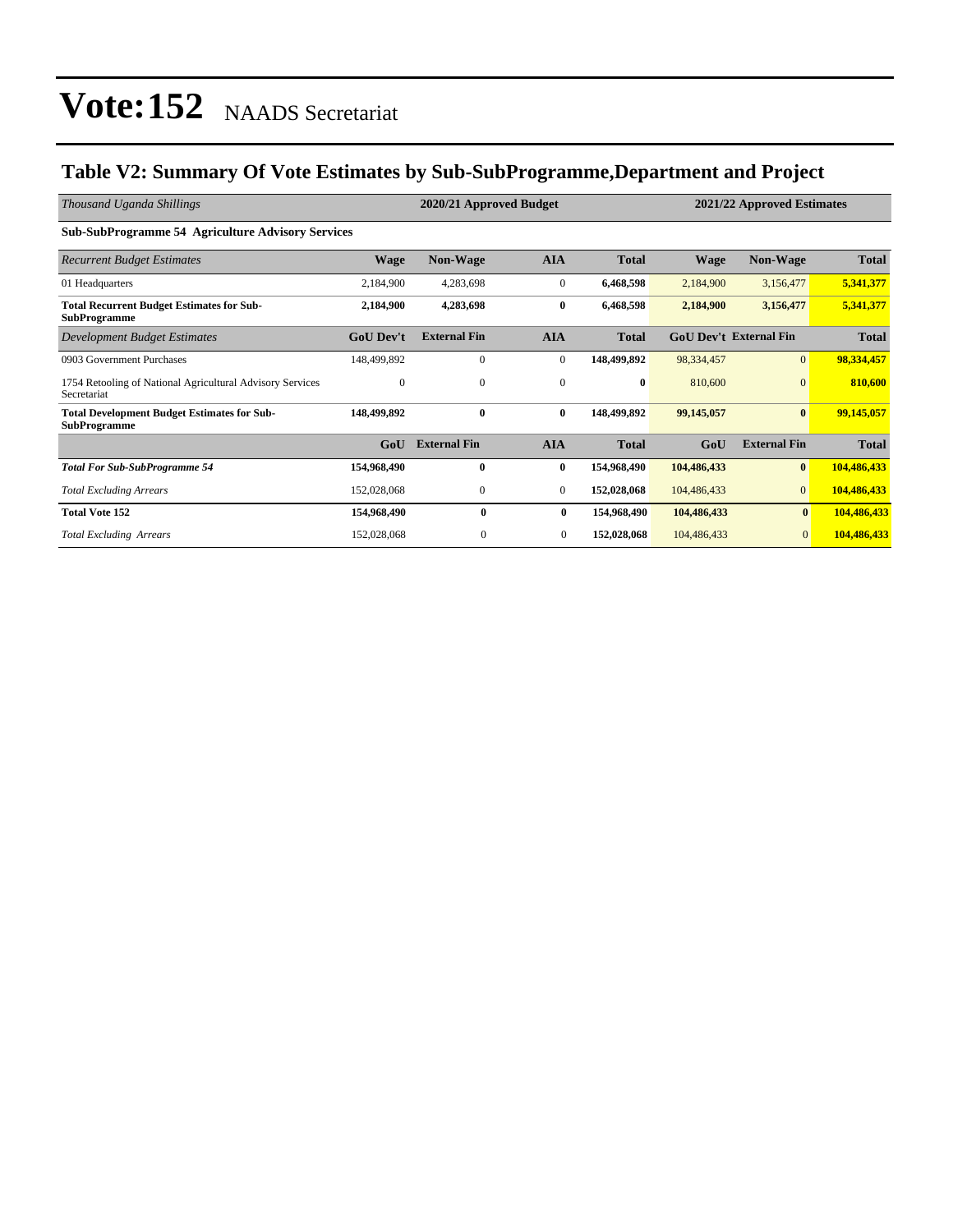### **Table V3: Summary Vote Estimates by Item**

| Thousand Uganda Shillings                                   |            |                     | 2020/21 Approved Budget<br>2021/22 Approved Estimates |              |            |                     |              |
|-------------------------------------------------------------|------------|---------------------|-------------------------------------------------------|--------------|------------|---------------------|--------------|
|                                                             | GoU        | <b>External Fin</b> | <b>AIA</b>                                            | <b>Total</b> | GoU        | <b>External Fin</b> | <b>Total</b> |
| <b>Employees, Goods and Services (Outputs Provided)</b>     | 73,921,201 | $\bf{0}$            | $\bf{0}$                                              | 73,921,201   | 51,054,495 | $\bf{0}$            | 51,054,495   |
| 211102 Contract Staff Salaries                              | 3,849,562  | $\bf{0}$            | $\bf{0}$                                              | 3,849,562    | 3,591,210  | $\bf{0}$            | 3,591,210    |
| 211103 Allowances (Inc. Casuals, Temporary)                 | 186,710    | $\bf{0}$            | $\bf{0}$                                              | 186,710      | 432,678    | $\bf{0}$            | 432,678      |
| 212101 Social Security Contributions                        | 555,482    | $\bf{0}$            | $\bf{0}$                                              | 555,482      | 448,391    | $\bf{0}$            | 448,391      |
| 213001 Medical expenses (To employees)                      | 211,812    | 0                   | $\bf{0}$                                              | 211,812      | 298,880    | $\bf{0}$            | 298,880      |
| 213002 Incapacity, death benefits and funeral expenses      | 30,000     | $\bf{0}$            | $\bf{0}$                                              | 30,000       | 30,000     | $\bf{0}$            | 30,000       |
| 213004 Gratuity Expenses                                    | 888,836    | $\bf{0}$            | $\bf{0}$                                              | 888,836      | 892,700    | $\bf{0}$            | 892,700      |
| 221001 Advertising and Public Relations                     | 604,000    | 0                   | $\bf{0}$                                              | 604,000      | 390,500    | $\bf{0}$            | 390,500      |
| 221002 Workshops and Seminars                               | 2,000,500  | $\bf{0}$            | $\bf{0}$                                              | 2,000,500    | 995,250    | $\bf{0}$            | 995,250      |
| 221003 Staff Training                                       | 150,000    | $\bf{0}$            | $\bf{0}$                                              | 150,000      | 75,000     | $\bf{0}$            | 75,000       |
| 221004 Recruitment Expenses                                 | 25,000     | $\bf{0}$            | $\bf{0}$                                              | 25,000       | 25,000     | $\bf{0}$            | 25,000       |
| 221006 Commissions and related charges                      | 300,000    | $\bf{0}$            | $\bf{0}$                                              | 300,000      | 300,000    | $\bf{0}$            | 300,000      |
| 221007 Books, Periodicals & Newspapers                      | 30,500     | 0                   | $\bf{0}$                                              | 30,500       | 30,000     | $\bf{0}$            | 30,000       |
| 221008 Computer supplies and Information Technology<br>(TT) | 126,000    | $\bf{0}$            | $\bf{0}$                                              | 126,000      | 161,000    | $\bf{0}$            | 161,000      |
| 221009 Welfare and Entertainment                            | 325,391    | $\bf{0}$            | $\bf{0}$                                              | 325,391      | 181,245    | $\bf{0}$            | 181,245      |
| 221010 Special Meals and Drinks                             | 184,800    | 0                   | $\bf{0}$                                              | 184,800      | 184,800    | $\bf{0}$            | 184,800      |
| 221011 Printing, Stationery, Photocopying and Binding       | 86,213     | 0                   | $\bf{0}$                                              | 86,213       | 79,523     | $\bf{0}$            | 79,523       |
| 221012 Small Office Equipment                               | 10,000     | $\bf{0}$            | $\bf{0}$                                              | 10,000       | 2,000      | $\bf{0}$            | 2,000        |
| 221016 IFMS Recurrent costs                                 | 6,000      | $\bf{0}$            | $\bf{0}$                                              | 6,000        | 6,000      | $\bf{0}$            | 6,000        |
| 221017 Subscriptions                                        | 20,000     | $\bf{0}$            | 0                                                     | 20,000       | 30,000     | $\bf{0}$            | 30,000       |
| 222001 Telecommunications                                   | 60,000     | 0                   | $\bf{0}$                                              | 60,000       | 60,000     | $\bf{0}$            | 60,000       |
| 222002 Postage and Courier                                  | 24,000     | 0                   | $\bf{0}$                                              | 24,000       | 4,800      | $\bf{0}$            | 4,800        |
| 222003 Information and communications technology<br>(ICT)   | 173,000    | $\bf{0}$            | $\bf{0}$                                              | 173,000      | 73,000     | $\bf{0}$            | 73,000       |
| 223003 Rent – (Produced Assets) to private entities         | 858,151    | $\bf{0}$            | $\bf{0}$                                              | 858,151      | 970,962    | $\bf{0}$            | 970,962      |
| 223004 Guard and Security services                          | 53,600     | $\bf{0}$            | $\bf{0}$                                              | 53,600       | 53,240     | $\bf{0}$            | 53,240       |
| 223005 Electricity                                          | 99,600     | $\bf{0}$            | $\bf{0}$                                              | 99,600       | 100,320    | $\bf{0}$            | 100,320      |
| 223006 Water                                                | 25,350     | 0                   | $\bf{0}$                                              | 25,350       | 26,160     | $\bf{0}$            | 26,160       |
| 224004 Cleaning and Sanitation                              | 60,000     | $\bf{0}$            | $\bf{0}$                                              | 60,000       | 60,000     | $\bf{0}$            | 60,000       |
| 224006 Agricultural Supplies                                | 56,156,000 | 0                   | $\bf{0}$                                              | 56,156,000   | 34,228,000 | $\bf{0}$            | 34,228,000   |
| 225001 Consultancy Services- Short term                     | 90,000     | $\bf{0}$            | $\bf{0}$                                              | 90,000       | 62,562     | $\bf{0}$            | 62,562       |
| 225002 Consultancy Services-Long-term                       | 820,000    | $\bf{0}$            | $\bf{0}$                                              | 820,000      | 1,553,400  | $\bf{0}$            | 1,553,400    |
| 226001 Insurances                                           | 698,650    | 0                   | $\bf{0}$                                              | 698,650      | 198,650    | $\bf{0}$            | 198,650      |
| 227001 Travel inland                                        | 3,379,075  | $\bf{0}$            | $\bf{0}$                                              | 3,379,075    | 3,624,175  | $\bf{0}$            | 3,624,175    |
| 227002 Travel abroad                                        | 342,900    | $\bf{0}$            | $\bf{0}$                                              | 342,900      | 66,980     | $\bf{0}$            | 66,980       |
| 227003 Carriage, Haulage, Freight and transport hire        | 722,000    | $\bf{0}$            | $\bf{0}$                                              | 722,000      | 1,050,000  | $\bf{0}$            | 1,050,000    |
| 227004 Fuel, Lubricants and Oils                            | 332,538    | $\bf{0}$            | $\bf{0}$                                              | 332,538      | 332,538    | $\bf{0}$            | 332,538      |
| 228002 Maintenance - Vehicles                               | 404,532    | 0                   | $\bf{0}$                                              | 404,532      | 404,532    | $\bf{0}$            | 404,532      |
| 228003 Maintenance – Machinery, Equipment $\&$<br>Furniture | 30,000     | $\bf{0}$            | $\bf{0}$                                              | 30,000       | 30,000     | $\bf{0}$            | 30,000       |
| 282102 Fines and Penalties/ Court wards                     | 1,000      | $\bf{0}$            | $\bf{0}$                                              | 1,000        | 1,000      | $\bf{0}$            | 1,000        |
| <b>Grants, Transfers and Subsides (Outputs Funded)</b>      | 19,934,281 | $\boldsymbol{0}$    | $\bf{0}$                                              | 19,934,281   | $\bf{0}$   | $\bf{0}$            | $\bf{0}$     |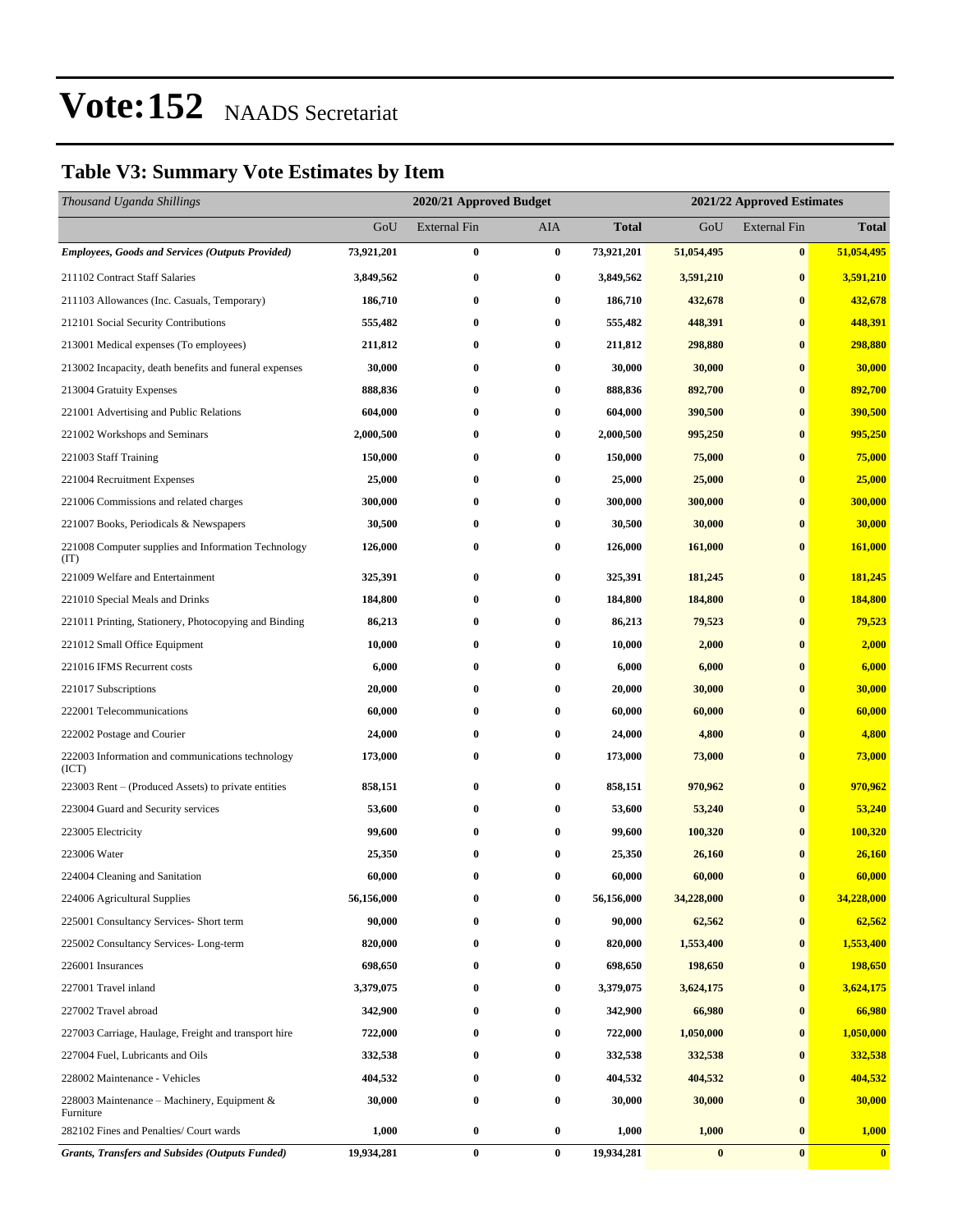| 263104 Transfers to other govt. Units (Current)                    | 19,934,281  | $\bf{0}$     | $\bf{0}$       | 19,934,281  | $\bf{0}$     | $\bf{0}$       | $\mathbf{0}$ |
|--------------------------------------------------------------------|-------------|--------------|----------------|-------------|--------------|----------------|--------------|
| <b>Investment</b> (Capital Purchases)                              | 58,172,586  | $\bf{0}$     | $\bf{0}$       | 58,172,586  | 53,431,938   | $\bf{0}$       | 53,431,938   |
| 281502 Feasibility Studies for Capital Works                       | 200,000     | $\bf{0}$     | $\bf{0}$       | 200,000     | $\bf{0}$     | $\mathbf{0}$   | $\bf{0}$     |
| 281503 Engineering and Design Studies & Plans for<br>capital works | 454,786     | $\bf{0}$     | $\bf{0}$       | 454,786     | 700,000      | $\bf{0}$       | 700,000      |
| 281504 Monitoring, Supervision & Appraisal of Capital<br>work      | 670.000     | $\bf{0}$     | $\bf{0}$       | 670.000     | 870,000      | $\bf{0}$       | 870,000      |
| 312101 Non-Residential Buildings                                   | 10,200,000  | $\bf{0}$     | $\bf{0}$       | 10,200,000  | 12,872,289   | $\bf{0}$       | 12,872,289   |
| 312104 Other Structures                                            | 4,300,000   | $\bf{0}$     | $\bf{0}$       | 4,300,000   | 23,997,902   | $\bf{0}$       | 23,997,902   |
| 312201 Transport Equipment                                         | 1,517,200   | $\bf{0}$     | $\bf{0}$       | 1,517,200   | 620,000      | $\bf{0}$       | 620,000      |
| 312202 Machinery and Equipment                                     | 40,000,000  | $\bf{0}$     | $\mathbf{0}$   | 40,000,000  | 14, 181, 147 | $\mathbf{0}$   | 14,181,147   |
| 312203 Furniture & Fixtures                                        | 100,000     | $\bf{0}$     | $\bf{0}$       | 100,000     | 40,000       | $\mathbf{0}$   | 40,000       |
| 312213 ICT Equipment                                               | 130,600     | $\bf{0}$     | $\bf{0}$       | 130,600     | 150,600      | $\bf{0}$       | 150,600      |
| 314201 Materials and supplies                                      | 600,000     | $\bf{0}$     | $\bf{0}$       | 600,000     | $\bf{0}$     | $\bf{0}$       | $\bf{0}$     |
| <b>Arrears</b>                                                     | 2,940,421   | $\bf{0}$     | $\bf{0}$       | 2,940,421   | $\bf{0}$     | $\mathbf{0}$   | $\bf{0}$     |
| 321605 Domestic arrears (Budgeting)                                | 2,940,421   | $\bf{0}$     | $\bf{0}$       | 2,940,421   | $\bf{0}$     | $\mathbf{0}$   | $\mathbf{0}$ |
| <b>Grand Total Vote 152</b>                                        | 154,968,490 | $\bf{0}$     | $\bf{0}$       | 154,968,490 | 104,486,433  | $\mathbf{0}$   | 104,486,433  |
| <b>Total Excluding Arrears</b>                                     | 152,028,068 | $\mathbf{0}$ | $\overline{0}$ | 152,028,068 | 104,486,433  | $\overline{0}$ | 104,486,433  |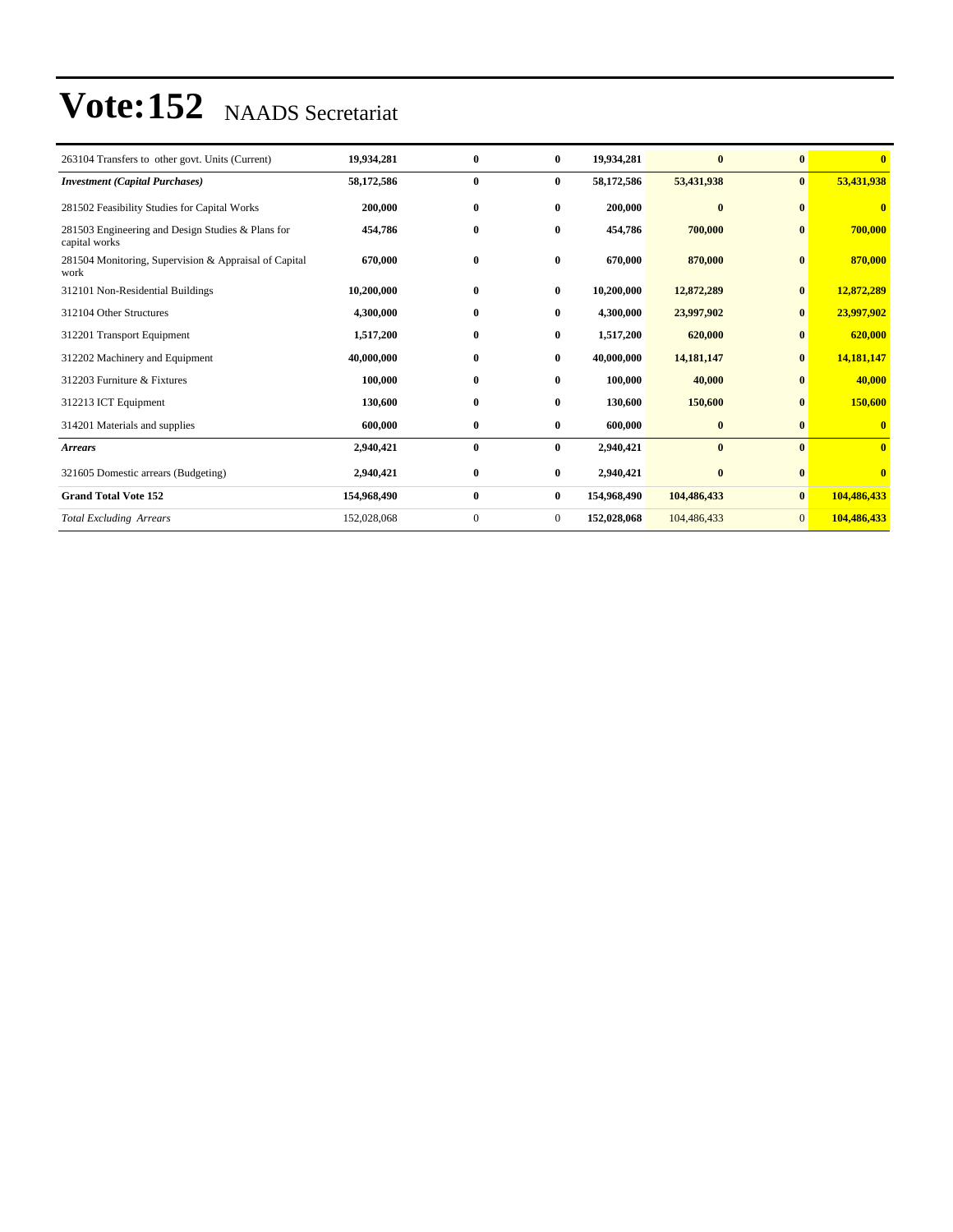### **Table V4: Detailed Estimates by Sub-SubProgramme, Department,Project and Budget Output and Item**

### *Sub-SubProgrammme 54 Agriculture Advisory Services*

*Recurrent Budget Estimates*

### **Department 01 Headquarters**

| Thousand Uganda Shillings                                                               |                       | 2020/21 Approved Budget |                  | 2021/22 Approved Estimates |                       |                       |                       |  |  |
|-----------------------------------------------------------------------------------------|-----------------------|-------------------------|------------------|----------------------------|-----------------------|-----------------------|-----------------------|--|--|
| <b>Outputs Provided</b>                                                                 | Wage                  | Non Wage                | <b>AIA</b>       | <b>Total</b>               | Wage                  | Non Wage              | <b>Total</b>          |  |  |
| <b>Budget Output 015406 Programme management and coordination</b>                       |                       |                         |                  |                            |                       |                       |                       |  |  |
| 211102 Contract Staff Salaries                                                          | 2,184,900             | $\overline{0}$          | $\overline{0}$   | 2,184,900                  | 2,184,900             | $\overline{0}$        | 2,184,900             |  |  |
| 211103 Allowances (Inc. Casuals, Temporary)                                             | $\boldsymbol{0}$      | 12,600                  | $\overline{0}$   | 12,600                     | $\mathbf{0}$          | 12,600                | 12,600                |  |  |
| 212101 Social Security Contributions                                                    | $\boldsymbol{0}$      | 152,100                 | $\overline{0}$   | 152,100                    | $\mathbf{0}$          | 152,094               | 152,094               |  |  |
| 213001 Medical expenses (To employees)                                                  | $\boldsymbol{0}$      | 170,000                 | $\mathbf{0}$     | 170,000                    | $\mathbf{0}$          | 170,000               | 170,000               |  |  |
| 213002 Incapacity, death benefits and funeral expenses                                  | $\boldsymbol{0}$      | 30,000                  | $\boldsymbol{0}$ | 30,000                     | $\mathbf{0}$          | 30,000                | 30,000                |  |  |
| 213004 Gratuity Expenses                                                                | $\boldsymbol{0}$      | 501,993                 | $\mathbf{0}$     | 501,993                    | $\mathbf{0}$          | 501,993               | 501,993               |  |  |
| 221003 Staff Training                                                                   | $\boldsymbol{0}$      | 70,000                  | $\boldsymbol{0}$ | 70,000                     | $\boldsymbol{0}$      | $\mathbf{0}$          | $\bf{0}$              |  |  |
| 221004 Recruitment Expenses                                                             | $\boldsymbol{0}$      | 25,000                  | $\boldsymbol{0}$ | 25,000                     | $\mathbf{0}$          | 25,000                | 25,000                |  |  |
| 221007 Books, Periodicals & Newspapers                                                  | $\boldsymbol{0}$      | 25,500                  | $\mathbf{0}$     | 25,500                     | $\mathbf{0}$          | $\mathbf{0}$          | $\bf{0}$              |  |  |
| 221009 Welfare and Entertainment                                                        | $\boldsymbol{0}$      | 30,709                  | $\boldsymbol{0}$ | 30,709                     | $\mathbf{0}$          | 30,709                | 30,709                |  |  |
| 221011 Printing, Stationery, Photocopying and Binding                                   | $\boldsymbol{0}$      | 45,375                  | $\mathbf{0}$     | 45,375                     | $\mathbf{0}$          | 38,081                | 38,081                |  |  |
| 221016 IFMS Recurrent costs                                                             | $\boldsymbol{0}$      | 6,000                   | $\overline{0}$   | 6,000                      | $\mathbf{0}$          | 6,000                 | 6,000                 |  |  |
| 221017 Subscriptions                                                                    | $\boldsymbol{0}$      | 20,000                  | $\mathbf{0}$     | 20,000                     | $\mathbf{0}$          | 20,000                | 20,000                |  |  |
| 222001 Telecommunications                                                               | $\boldsymbol{0}$      | 60,000                  | $\overline{0}$   | 60,000                     | $\mathbf{0}$          | $\overline{0}$        | $\bf{0}$              |  |  |
| 222002 Postage and Courier                                                              | $\mathbf{0}$          | 24,000                  | $\overline{0}$   | 24,000                     | $\mathbf{0}$          | $\overline{0}$        | $\bf{0}$              |  |  |
| 223004 Guard and Security services                                                      | $\mathbf{0}$          | 50,000                  | $\overline{0}$   | 50,000                     | $\mathbf{0}$          | 50,000                | 50,000                |  |  |
| 223005 Electricity                                                                      | $\boldsymbol{0}$      | 96,000                  | $\boldsymbol{0}$ | 96,000                     | $\mathbf{0}$          | 96,000                | 96,000                |  |  |
| 223006 Water                                                                            | $\boldsymbol{0}$      | 24,000                  | $\mathbf{0}$     | 24,000                     | $\mathbf{0}$          | 24,000                | 24,000                |  |  |
| <b>Total Cost of Budget Output 06</b>                                                   | 2,184,900             | 1,343,277               | 0                | 3,528,177                  | 2,184,900             | 1,156,477             | 3,341,377             |  |  |
| Budget Output 015414 Provision of priority and strategic Agricultural Inputs to farmers |                       |                         |                  |                            |                       |                       |                       |  |  |
| 224006 Agricultural Supplies                                                            | $\boldsymbol{0}$      | $\boldsymbol{0}$        | $\overline{0}$   | $\bf{0}$                   | $\mathbf{0}$          | 2,000,000             | 2,000,000             |  |  |
| <b>Total Cost of Budget Output 14</b>                                                   | $\boldsymbol{\theta}$ | 0                       | 0                | $\boldsymbol{\theta}$      | $\boldsymbol{\theta}$ | 2,000,000             | 2,000,000             |  |  |
| <b>Total Cost Of Outputs Provided</b>                                                   | 2,184,900             | 1,343,277               | $\bf{0}$         | 3,528,177                  | 2,184,900             | 3,156,477             | 5,341,377             |  |  |
| <b>Arrears</b>                                                                          | Wage                  | Non Wage                | <b>AIA</b>       | <b>Total</b>               | Wage                  | Non Wage              | <b>Total</b>          |  |  |
| <b>Budget Output 015499 Arrears</b>                                                     |                       |                         |                  |                            |                       |                       |                       |  |  |
| 321605 Domestic arrears (Budgeting)                                                     | $\boldsymbol{0}$      | 2,940,421               | $\overline{0}$   | 2,940,421                  | $\mathbf{0}$          | $\mathbf{0}$          | $\bf{0}$              |  |  |
| <b>Total Cost of Budget Output 99</b>                                                   | $\boldsymbol{\theta}$ | 2,940,421               | 0                | 2,940,421                  | $\boldsymbol{\theta}$ | $\boldsymbol{\theta}$ | $\boldsymbol{\theta}$ |  |  |
| <b>Total Cost Of Arrears</b>                                                            | $\bf{0}$              | 2,940,421               | $\bf{0}$         | 2,940,421                  | $\bf{0}$              | $\bf{0}$              | $\bf{0}$              |  |  |
| <b>Total Cost for Department 01</b>                                                     | 2,184,900             | 4,283,698               | $\bf{0}$         | 6,468,598                  | 2,184,900             | 3,156,477             | 5,341,377             |  |  |
| <b>Total Excluding Arrears</b>                                                          | 2,184,900             | 1,343,277               | $\boldsymbol{0}$ | 3,528,177                  | 2,184,900             | 3,156,477             | 5,341,377             |  |  |
| <b>Development Budget Estimates</b>                                                     |                       |                         |                  |                            |                       |                       |                       |  |  |

**Project 0903 Government Purchases**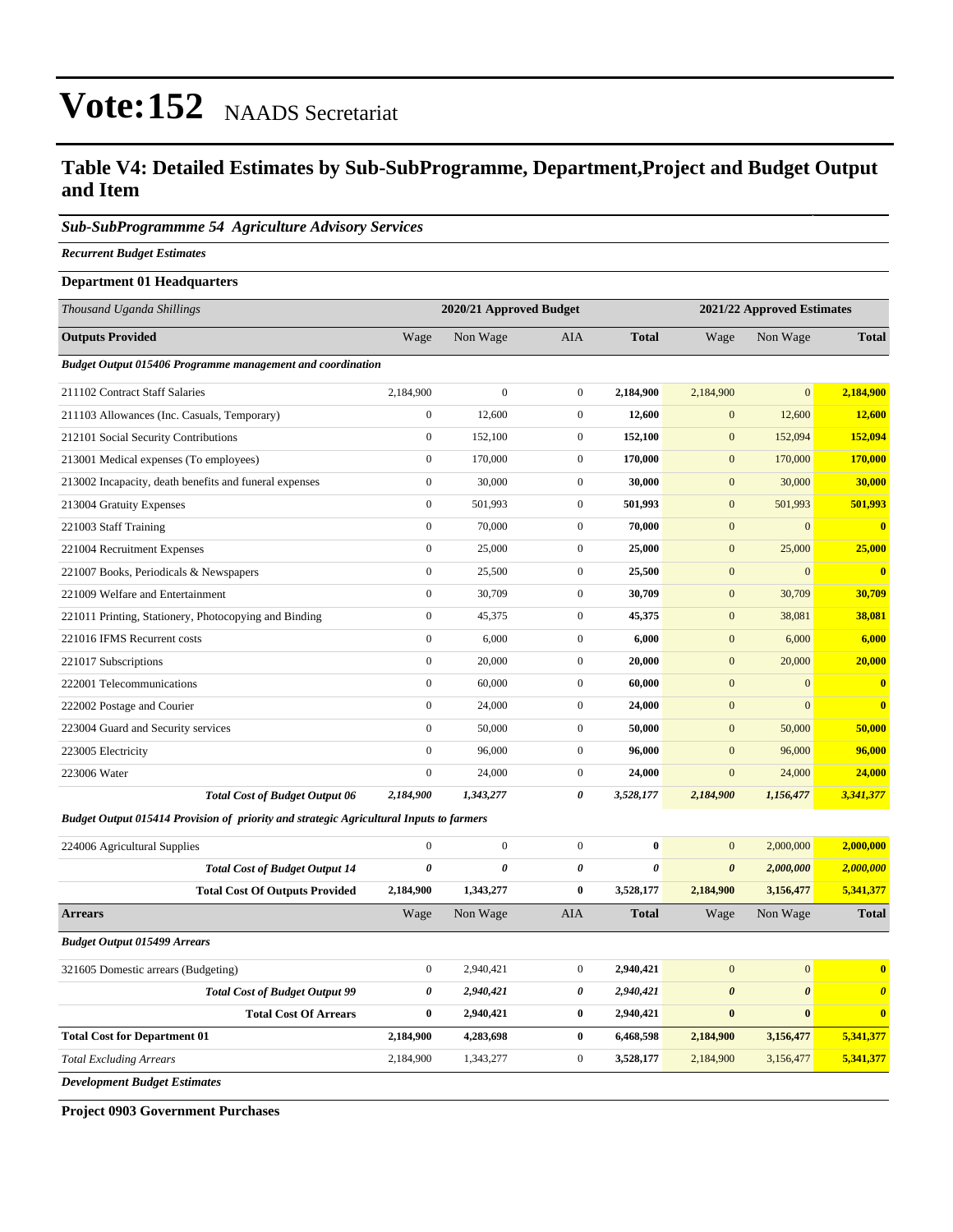| Thousand Uganda Shillings                                                               |                  | 2020/21 Approved Budget |                  |              |                  | 2021/22 Approved Estimates |              |
|-----------------------------------------------------------------------------------------|------------------|-------------------------|------------------|--------------|------------------|----------------------------|--------------|
| <b>Outputs Provided</b>                                                                 |                  | GoU Dev't External Fin  | <b>AIA</b>       | <b>Total</b> |                  | GoU Dev't External Fin     | <b>Total</b> |
| <b>Budget Output 015406 Programme management and coordination</b>                       |                  |                         |                  |              |                  |                            |              |
| 211102 Contract Staff Salaries                                                          | 1,664,662        | $\boldsymbol{0}$        | $\boldsymbol{0}$ | 1,664,662    | 1,406,310        | $\mathbf{0}$               | 1,406,310    |
| 211103 Allowances (Inc. Casuals, Temporary)                                             | 92,110           | $\boldsymbol{0}$        | $\boldsymbol{0}$ | 92,110       | 348,078          | $\mathbf{0}$               | 348,078      |
| 212101 Social Security Contributions                                                    | 403,382          | $\boldsymbol{0}$        | $\boldsymbol{0}$ | 403,382      | 296,298          | $\mathbf{0}$               | 296,298      |
| 213001 Medical expenses (To employees)                                                  | 41,812           | $\boldsymbol{0}$        | $\boldsymbol{0}$ | 41,812       | 128,880          | $\mathbf{0}$               | 128,880      |
| 213004 Gratuity Expenses                                                                | 386,843          | $\boldsymbol{0}$        | $\boldsymbol{0}$ | 386,843      | 390,707          | $\mathbf{0}$               | 390,707      |
| 221001 Advertising and Public Relations                                                 | 35,000           | $\boldsymbol{0}$        | $\boldsymbol{0}$ | 35,000       | $\boldsymbol{0}$ | $\mathbf{0}$               | $\bf{0}$     |
| 221002 Workshops and Seminars                                                           | 80,000           | $\boldsymbol{0}$        | $\boldsymbol{0}$ | 80,000       | 40,000           | $\mathbf{0}$               | 40,000       |
| 221003 Staff Training                                                                   | 80,000           | $\boldsymbol{0}$        | $\boldsymbol{0}$ | 80,000       | 75,000           | $\mathbf{0}$               | 75,000       |
| 221006 Commissions and related charges                                                  | 300,000          | $\boldsymbol{0}$        | $\boldsymbol{0}$ | 300,000      | 300,000          | $\mathbf{0}$               | 300,000      |
| 221007 Books, Periodicals & Newspapers                                                  | 5,000            | $\boldsymbol{0}$        | $\boldsymbol{0}$ | 5,000        | 30,000           | $\mathbf{0}$               | 30,000       |
| 221008 Computer supplies and Information Technology (IT)                                | 50,000           | $\boldsymbol{0}$        | $\boldsymbol{0}$ | 50,000       | 50,000           | $\mathbf{0}$               | 50,000       |
| 221009 Welfare and Entertainment                                                        | 294,682          | $\boldsymbol{0}$        | $\boldsymbol{0}$ | 294,682      | 150,536          | $\boldsymbol{0}$           | 150,536      |
| 221010 Special Meals and Drinks                                                         | 184,800          | $\boldsymbol{0}$        | $\boldsymbol{0}$ | 184,800      | 184,800          | $\mathbf{0}$               | 184,800      |
| 221011 Printing, Stationery, Photocopying and Binding                                   | 40,838           | $\boldsymbol{0}$        | $\boldsymbol{0}$ | 40,838       | 41,442           | $\mathbf{0}$               | 41,442       |
| 221012 Small Office Equipment                                                           | 10,000           | $\boldsymbol{0}$        | $\boldsymbol{0}$ | 10,000       | 2,000            | $\mathbf{0}$               | 2,000        |
| 222001 Telecommunications                                                               | $\boldsymbol{0}$ | $\boldsymbol{0}$        | $\boldsymbol{0}$ | $\bf{0}$     | 60,000           | $\mathbf{0}$               | 60,000       |
| 222002 Postage and Courier                                                              | $\boldsymbol{0}$ | $\boldsymbol{0}$        | $\boldsymbol{0}$ | $\bf{0}$     | 4,800            | $\mathbf{0}$               | 4,800        |
| 222003 Information and communications technology (ICT)                                  | 100,000          | $\boldsymbol{0}$        | $\boldsymbol{0}$ | 100,000      | 50,000           | $\mathbf{0}$               | 50,000       |
| 223003 Rent – (Produced Assets) to private entities                                     | 858,151          | $\boldsymbol{0}$        | $\boldsymbol{0}$ | 858,151      | 970,962          | $\mathbf{0}$               | 970,962      |
| 223004 Guard and Security services                                                      | 3,600            | $\boldsymbol{0}$        | $\boldsymbol{0}$ | 3,600        | 3,240            | $\mathbf{0}$               | 3,240        |
| 223005 Electricity                                                                      | 3,600            | $\boldsymbol{0}$        | $\boldsymbol{0}$ | 3,600        | 4,320            | $\mathbf{0}$               | 4,320        |
| 223006 Water                                                                            | 1,350            | $\boldsymbol{0}$        | $\boldsymbol{0}$ | 1,350        | 2,160            | $\mathbf{0}$               | 2,160        |
| 224004 Cleaning and Sanitation                                                          | 60,000           | $\boldsymbol{0}$        | $\boldsymbol{0}$ | 60,000       | 60,000           | $\mathbf{0}$               | 60,000       |
| 225002 Consultancy Services-Long-term                                                   | 100,000          | $\boldsymbol{0}$        | $\boldsymbol{0}$ | 100,000      | 250,000          | $\mathbf{0}$               | 250,000      |
| 226001 Insurances                                                                       | 198,650          | $\boldsymbol{0}$        | $\boldsymbol{0}$ | 198,650      | 198,650          | $\mathbf{0}$               | 198,650      |
| 227001 Travel inland                                                                    | 593,526          | $\boldsymbol{0}$        | $\boldsymbol{0}$ | 593,526      | 579,526          | $\mathbf{0}$               | 579,526      |
| 227002 Travel abroad                                                                    | 234,900          | $\boldsymbol{0}$        | $\boldsymbol{0}$ | 234,900      | 46,980           | $\mathbf{0}$               | 46,980       |
| 227003 Carriage, Haulage, Freight and transport hire                                    |                  | $\boldsymbol{0}$        | $\boldsymbol{0}$ |              | 25,000           | $\boldsymbol{0}$           | 25,000       |
| 227004 Fuel, Lubricants and Oils                                                        | 332,538          | $\boldsymbol{0}$        | $\boldsymbol{0}$ | 332,538      | 332,538          | $\boldsymbol{0}$           | 332,538      |
| 228002 Maintenance - Vehicles                                                           | 404,532          | $\boldsymbol{0}$        | $\boldsymbol{0}$ | 404,532      | 404,532          | $\boldsymbol{0}$           | 404,532      |
| 228003 Maintenance - Machinery, Equipment & Furniture                                   | 30,000           | $\boldsymbol{0}$        | $\boldsymbol{0}$ | 30,000       | 30,000           | $\mathbf{0}$               | 30,000       |
| 282102 Fines and Penalties/ Court wards                                                 | 1,000            | $\boldsymbol{0}$        | $\boldsymbol{0}$ | 1,000        | 1,000            | $\boldsymbol{0}$           | 1,000        |
| Total Cost Of Budget Output 015406                                                      | 6,590,975        | 0                       | 0                | 6,590,975    | 6,467,758        | $\boldsymbol{\theta}$      | 6,467,758    |
| Budget Output 015414 Provision of priority and strategic Agricultural Inputs to farmers |                  |                         |                  |              |                  |                            |              |
| 224006 Agricultural Supplies                                                            | 56,156,000       | $\boldsymbol{0}$        | $\boldsymbol{0}$ | 56,156,000   | 32,228,000       | $\mathbf{0}$               | 32,228,000   |
| 226001 Insurances                                                                       | 500,000          | $\boldsymbol{0}$        | $\boldsymbol{0}$ | 500,000      | $\mathbf{0}$     | $\boldsymbol{0}$           | $\bf{0}$     |
| Total Cost Of Budget Output 015414                                                      | 56,656,000       | 0                       | 0                | 56,656,000   | 32,228,000       | $\boldsymbol{\theta}$      | 32,228,000   |
| <b>Budget Output 015415 Managing distribution of agricultural inputs</b>                |                  |                         |                  |              |                  |                            |              |
| 221001 Advertising and Public Relations                                                 | 519,000          | $\boldsymbol{0}$        | $\boldsymbol{0}$ | 519,000      | 340,500          | $\boldsymbol{0}$           | 340,500      |
| 221002 Workshops and Seminars                                                           | $\mathbf{0}$     | $\boldsymbol{0}$        | $\boldsymbol{0}$ | $\bf{0}$     | 120,000          | $\boldsymbol{0}$           | 120,000      |
| 221017 Subscriptions                                                                    | $\boldsymbol{0}$ | $\boldsymbol{0}$        | $\boldsymbol{0}$ | $\bf{0}$     | 10,000           | $\mathbf{0}$               | 10,000       |
|                                                                                         |                  |                         |                  |              |                  |                            |              |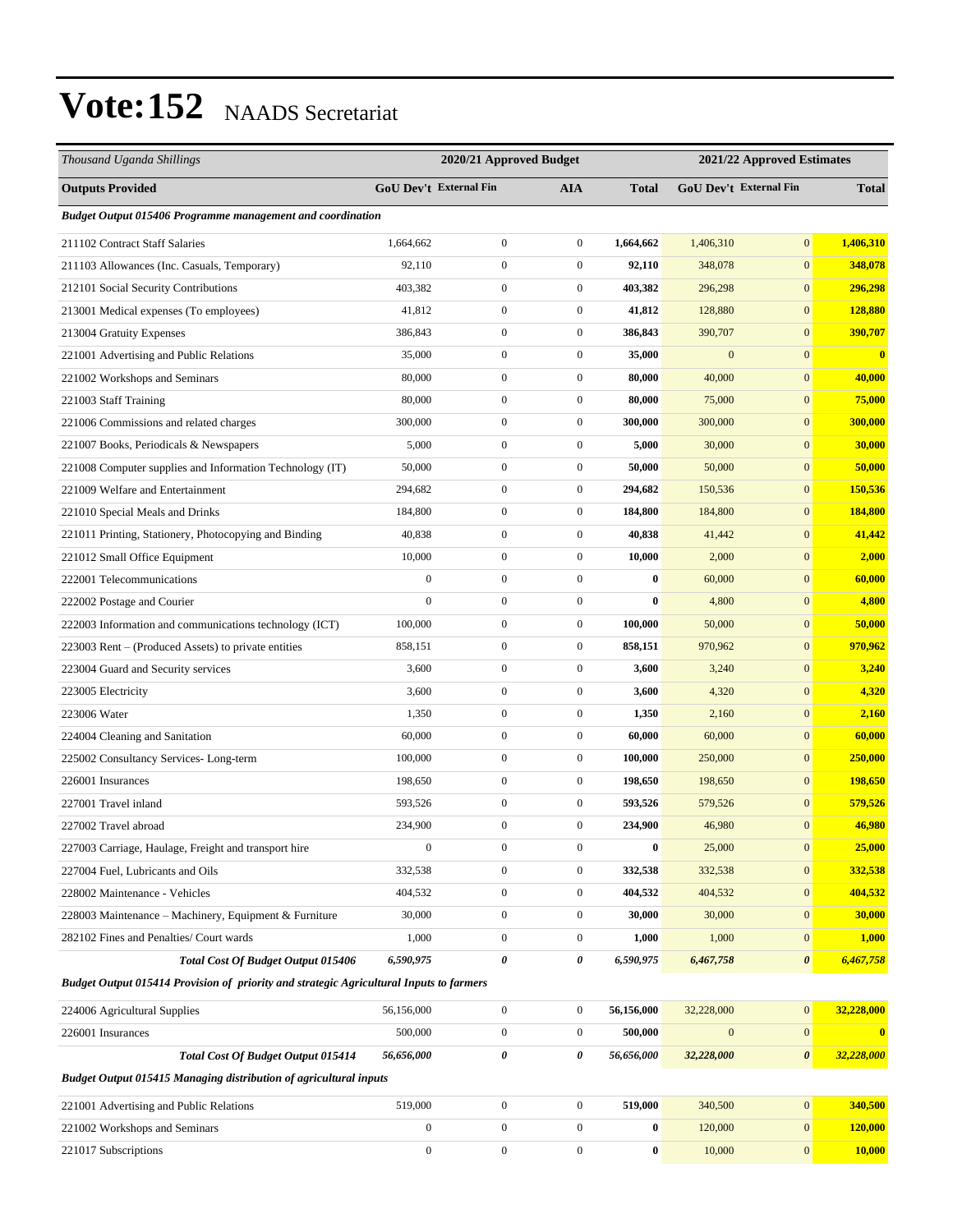| 227001 Travel inland                                                                             | 517,080                       | $\boldsymbol{0}$ | $\boldsymbol{0}$ | 517,080      | 1,474,480                     | $\mathbf{0}$          | 1,474,480             |  |  |
|--------------------------------------------------------------------------------------------------|-------------------------------|------------------|------------------|--------------|-------------------------------|-----------------------|-----------------------|--|--|
| 227003 Carriage, Haulage, Freight and transport hire                                             | 722,000                       | $\boldsymbol{0}$ | $\boldsymbol{0}$ | 722,000      | 1,025,000                     | $\mathbf{0}$          | 1,025,000             |  |  |
| Total Cost Of Budget Output 015415                                                               | 1,758,080                     | 0                | 0                | 1,758,080    | 2,969,980                     | $\boldsymbol{\theta}$ | 2,969,980             |  |  |
| Budget Output 015418 Support to upper end Agricultural Value Chains and Agribusiness Development |                               |                  |                  |              |                               |                       |                       |  |  |
| 211103 Allowances (Inc. Casuals, Temporary)                                                      | 10,000                        | $\boldsymbol{0}$ | $\boldsymbol{0}$ | 10,000       | $\mathbf{0}$                  | $\mathbf{0}$          | $\bf{0}$              |  |  |
| 221001 Advertising and Public Relations                                                          | 50,000                        | $\boldsymbol{0}$ | $\boldsymbol{0}$ | 50,000       | 50,000                        | $\mathbf{0}$          | 50,000                |  |  |
| 221002 Workshops and Seminars                                                                    | 925,000                       | 0                | $\boldsymbol{0}$ | 925,000      | 202,500                       | $\mathbf{0}$          | 202,500               |  |  |
| 221008 Computer supplies and Information Technology (IT)                                         | 15,000                        | $\boldsymbol{0}$ | $\boldsymbol{0}$ | 15,000       | $\mathbf{0}$                  | $\mathbf{0}$          | $\bf{0}$              |  |  |
| 222003 Information and communications technology (ICT)                                           | 50,000                        | $\boldsymbol{0}$ | $\boldsymbol{0}$ | 50,000       | $\mathbf{0}$                  | $\mathbf{0}$          | $\bf{0}$              |  |  |
| 225002 Consultancy Services-Long-term                                                            | 200,000                       | $\boldsymbol{0}$ | $\boldsymbol{0}$ | 200,000      | 608,400                       | $\boldsymbol{0}$      | 608,400               |  |  |
| 227001 Travel inland                                                                             | 1,189,669                     | $\boldsymbol{0}$ | $\boldsymbol{0}$ | 1,189,669    | 747,669                       | $\mathbf{0}$          | 747,669               |  |  |
| 227002 Travel abroad                                                                             | 108,000                       | $\boldsymbol{0}$ | $\boldsymbol{0}$ | 108,000      | 20,000                        | $\mathbf{0}$          | 20,000                |  |  |
| <b>Total Cost Of Budget Output 015418</b>                                                        | 2,547,669                     | 0                | 0                | 2,547,669    | 1,628,569                     | $\boldsymbol{\theta}$ | 1,628,569             |  |  |
| <b>Budget Output 015422 Planning, Monitoring and Evaluation</b>                                  |                               |                  |                  |              |                               |                       |                       |  |  |
| 211103 Allowances (Inc. Casuals, Temporary)                                                      | 72,000                        | $\boldsymbol{0}$ | $\boldsymbol{0}$ | 72,000       | 72,000                        | $\mathbf{0}$          | 72,000                |  |  |
| 221002 Workshops and Seminars                                                                    | 995,500                       | $\boldsymbol{0}$ | $\boldsymbol{0}$ | 995,500      | 632,750                       | $\mathbf{0}$          | 632,750               |  |  |
| 221008 Computer supplies and Information Technology (IT)                                         | 61,000                        | $\boldsymbol{0}$ | $\boldsymbol{0}$ | 61,000       | 111,000                       | $\mathbf{0}$          | 111,000               |  |  |
| 222003 Information and communications technology (ICT)                                           | 23,000                        | $\boldsymbol{0}$ | $\boldsymbol{0}$ | 23,000       | 23,000                        | $\mathbf{0}$          | 23,000                |  |  |
| 225001 Consultancy Services- Short term                                                          | 90,000                        | $\boldsymbol{0}$ | $\boldsymbol{0}$ | 90,000       | 62,562                        | $\mathbf{0}$          | 62,562                |  |  |
| 225002 Consultancy Services-Long-term                                                            | 520,000                       | $\boldsymbol{0}$ | $\boldsymbol{0}$ | 520,000      | 695,000                       | $\mathbf{0}$          | 695,000               |  |  |
| 227001 Travel inland                                                                             | 1,078,800                     | $\boldsymbol{0}$ | $\boldsymbol{0}$ | 1,078,800    | 822,500                       | $\mathbf{0}$          | 822,500               |  |  |
|                                                                                                  |                               |                  |                  | 2,840,300    | 2,418,812                     | $\boldsymbol{\theta}$ | 2,418,812             |  |  |
| Total Cost Of Budget Output 015422                                                               | 2,840,300                     | 0                | 0                |              |                               |                       |                       |  |  |
| <b>Total Cost for Outputs Provided</b>                                                           | 70,393,024                    | $\boldsymbol{0}$ | $\boldsymbol{0}$ | 70,393,024   | 45,713,118                    | $\mathbf{0}$          | 45,713,118            |  |  |
| <b>Outputs Funded</b>                                                                            | GoU Dev't External Fin        |                  | <b>AIA</b>       | <b>Total</b> | GoU Dev't External Fin        |                       | <b>Total</b>          |  |  |
| <b>Budget Output 015451 Operation Wealth Creation</b>                                            |                               |                  |                  |              |                               |                       |                       |  |  |
| 263104 Transfers to other govt. Units (Current)                                                  | 19,934,281                    | $\boldsymbol{0}$ | $\boldsymbol{0}$ | 19,934,281   | $\bf{0}$                      | $\mathbf{0}$          | $\bf{0}$              |  |  |
| o/w Operation Wealth Creation Operations                                                         | 19.934.281                    | 0                | 0                | 19,934,281   | $\boldsymbol{\theta}$         | $\boldsymbol{\theta}$ | $\mathbf{0}$          |  |  |
| <b>Total Cost Of Budget Output 015451</b>                                                        | 19,934,281                    | 0                | 0                | 19,934,281   | $\boldsymbol{\theta}$         | $\boldsymbol{\theta}$ | $\boldsymbol{\theta}$ |  |  |
| <b>Total Cost for Outputs Funded</b>                                                             | 19,934,281                    | $\boldsymbol{0}$ | $\overline{0}$   | 19,934,281   | $\mathbf{0}$                  | $\mathbf{0}$          | $\bf{0}$              |  |  |
| <b>Capital Purchases</b>                                                                         | <b>GoU Dev't External Fin</b> |                  | <b>AIA</b>       | Total        | <b>GoU Dev't External Fin</b> |                       | <b>Total</b>          |  |  |
| <b>Budget Output 015472 Government Buildings and Service Delivery Infrastructure</b>             |                               |                  |                  |              |                               |                       |                       |  |  |
| 312101 Non-Residential Buildings                                                                 | $\boldsymbol{0}$              | $\boldsymbol{0}$ | $\boldsymbol{0}$ | $\pmb{0}$    | 12,872,289                    | $\mathbf{0}$          | 12,872,289            |  |  |
| 312104 Other Structures                                                                          | $\mathbf{0}$                  | $\boldsymbol{0}$ | $\boldsymbol{0}$ | $\bf{0}$     | 17,183,639                    | $\mathbf{0}$          | 17,183,639            |  |  |
| Total Cost Of Budget Output 015472                                                               | $\theta$                      | 0                | 0                | 0            | 30,055,928                    | $\boldsymbol{\theta}$ | 30,055,928            |  |  |
| <b>Budget Output 015475 Purchase of Motor Vehicles and Other Transport Equipment</b>             |                               |                  |                  |              |                               |                       |                       |  |  |
| 312201 Transport Equipment                                                                       | 1,117,200                     | $\boldsymbol{0}$ | $\mathbf{0}$     | 1,117,200    | $\mathbf{0}$                  | $\mathbf{0}$          | $\bf{0}$              |  |  |
| Total Cost Of Budget Output 015475                                                               | 1,117,200                     | 0                | 0                | 1,117,200    | $\pmb{\theta}$                | $\boldsymbol{\theta}$ | $\boldsymbol{\theta}$ |  |  |
| Budget Output 015476 Purchase of Office and ICT Equipment, including Software                    |                               |                  |                  |              |                               |                       |                       |  |  |
| 312213 ICT Equipment                                                                             | 130,600                       | $\boldsymbol{0}$ | $\mathbf{0}$     | 130,600      | $\mathbf{0}$                  | $\mathbf{0}$          | $\bf{0}$              |  |  |
| Total Cost Of Budget Output 015476                                                               | 130,600                       | 0                | 0                | 130,600      | $\pmb{\theta}$                | $\boldsymbol{\theta}$ | $\boldsymbol{\theta}$ |  |  |
| <b>Budget Output 015477 Purchase of Specialised Machinery &amp; Equipment</b>                    |                               |                  |                  |              |                               |                       |                       |  |  |
| 281502 Feasibility Studies for Capital Works                                                     | 200,000                       | $\mathbf{0}$     | $\boldsymbol{0}$ | 200,000      | $\mathbf{0}$                  | $\mathbf{0}$          | $\mathbf{0}$          |  |  |